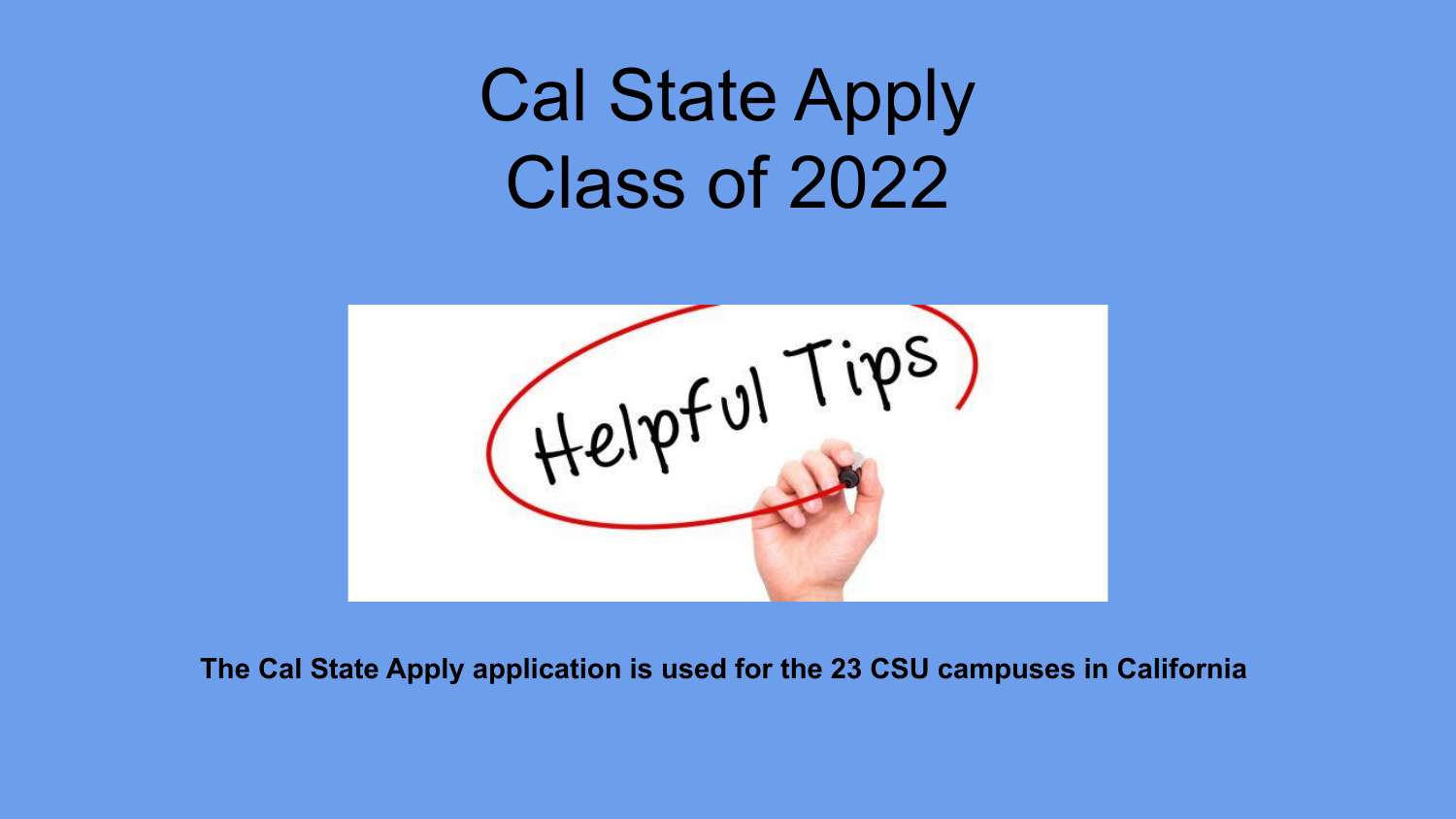## Needed items before you start the application

- A copy of your transcripts (both high school and college transcripts, if applicable): You'll use these to enter the courses you've completed to fulfill A- G requirements; including courses currently in progress, and those you plan to take. Your transcript is available in your Infinite Campus account.
- Your Social Security number if you have one
- Your Citizenship Status
- Annual income: Your parent/guardian's annual income

## Important Information CAS IDKeep your user name, password and CAS ID (from your application) Cal State Apply application opens Oct 1 with a deadline starting on Nov 30 After you submit, check your email often for information from CSU CAL STATE -**Sign Out** My Application Add Program **Submit Application Check Status**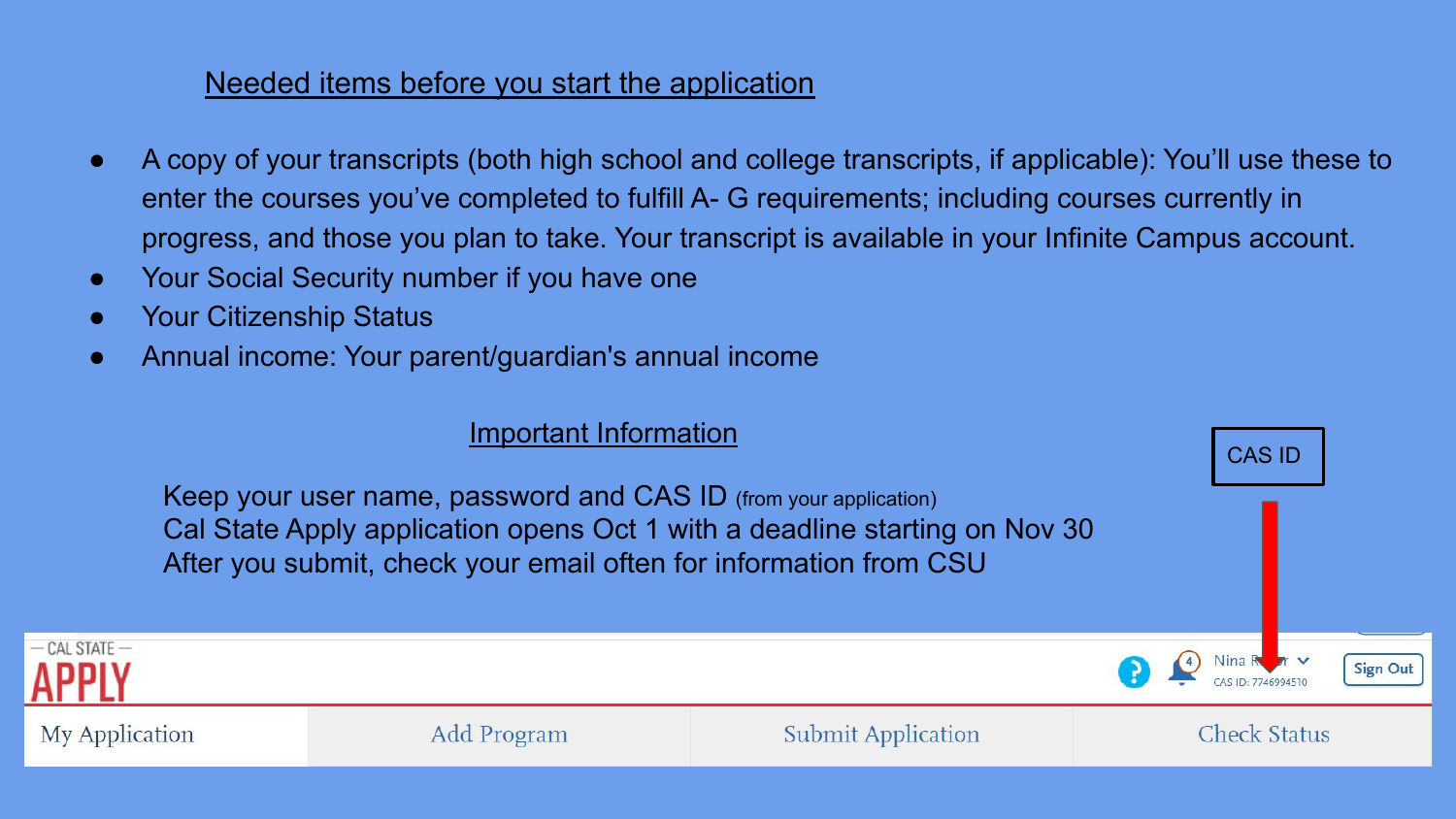<https://www.calstate.edu/apply>

Select the correct term - Fall 2022

#### See Application Dates & Deadlines »

To determine the exact deadline for your desired program, please visit the Application Dates & Deadlines page.

Refer to the Applicant Help Center for additional information and answers to your application questions.



Cal State Apply website includes a step by step application guide https://www.calstate.edu/apply/freshman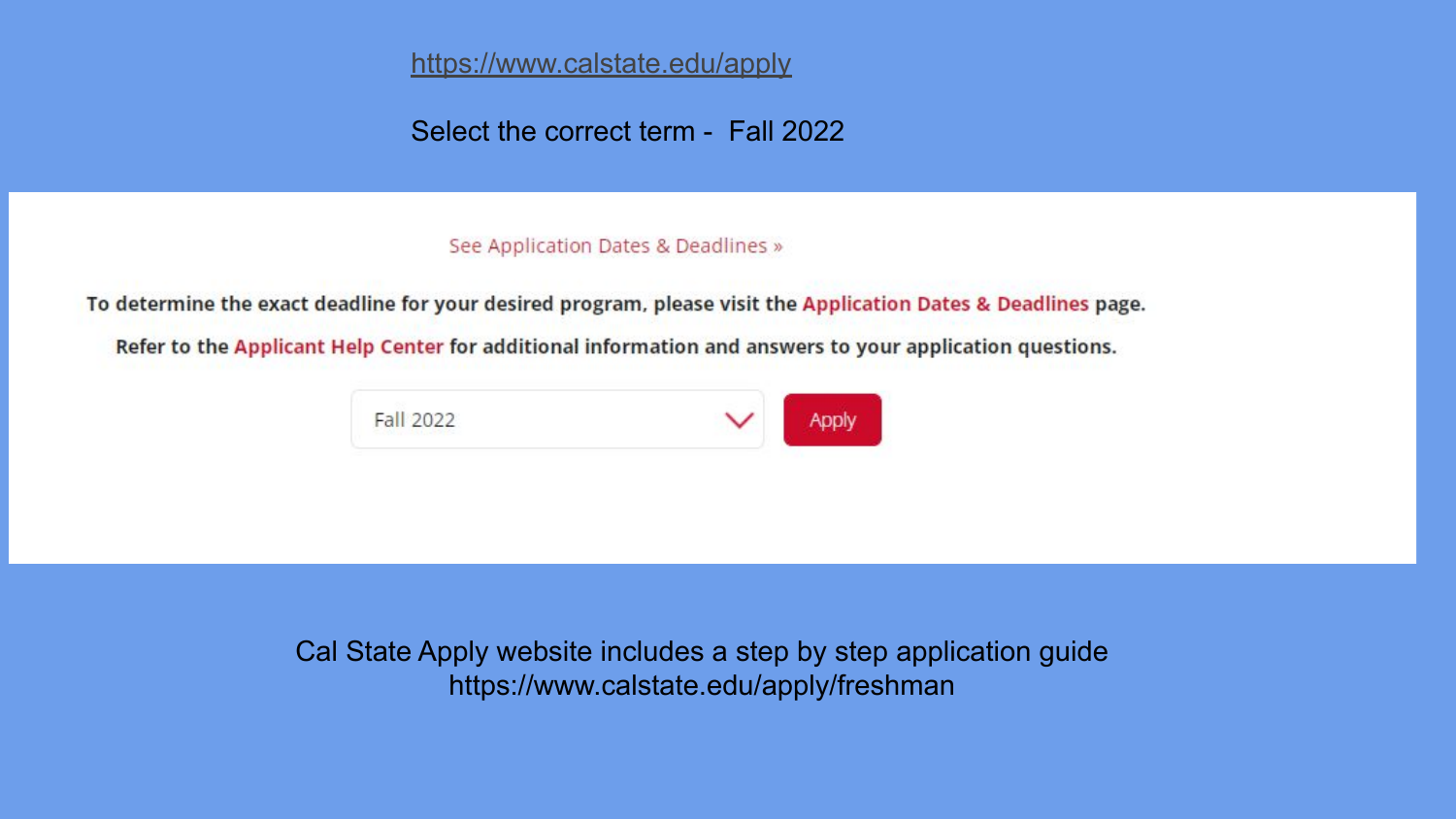## Profile and Extended Profile Section

Profile : Use your legal name that is listed on your birth certificate and official transcript. If you legally changed your name, and submitted the name change to Carlmont then your official transcript should match.

**Extended Profile: Specify if you have** taken and earned any college credits through a community college or university (e.g. through dual enrollment or concurrent enrollment). This application builds on itself. If you do not indicate you took a college course, then the college page will not be viewable later in the application.

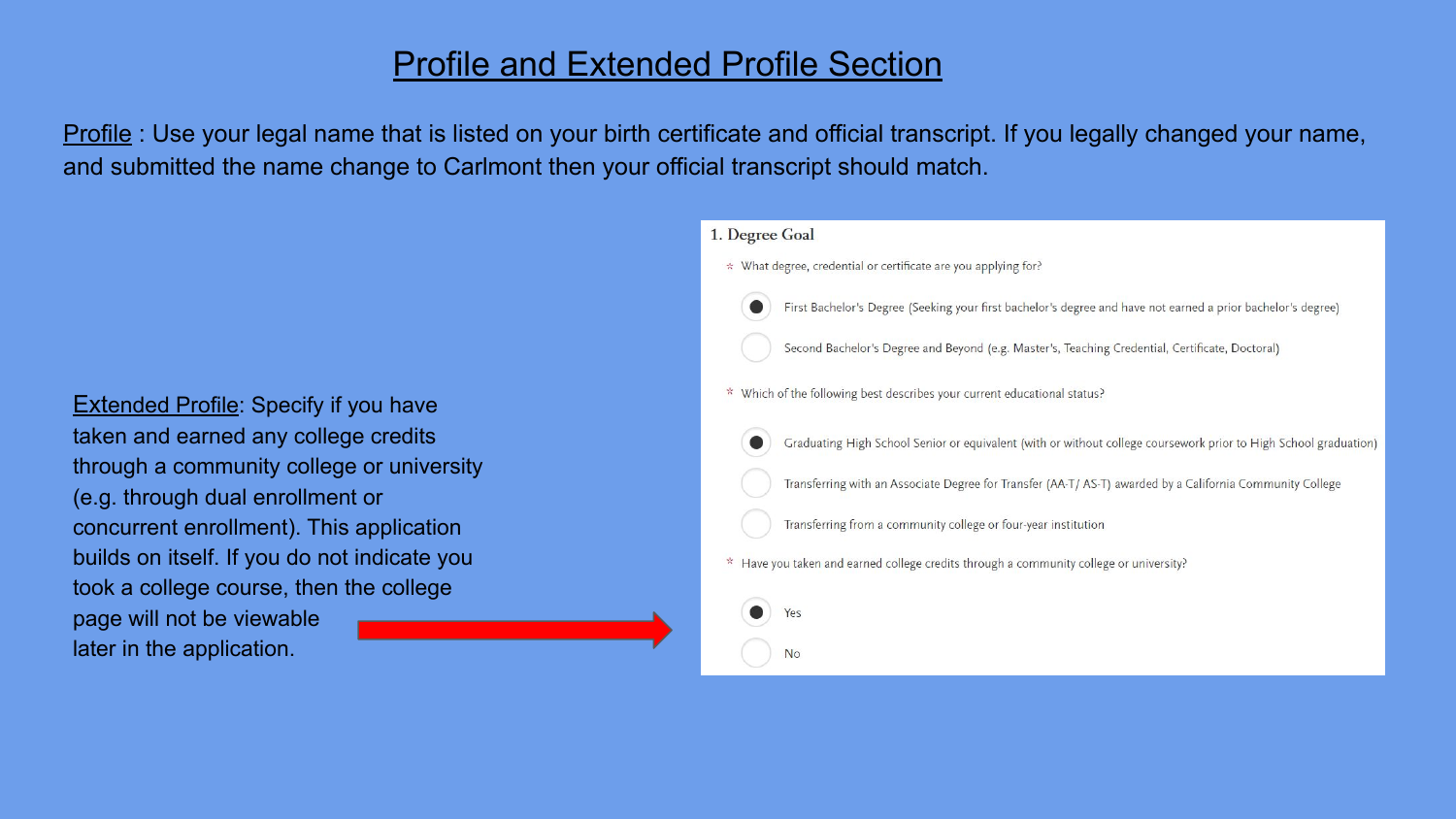# Personal Information - Release Statement

### **CAASPP Results Release Statement**

\* I hereby authorize the California Department of Education to release my California Assessment of Student Performance and Progress (CAASPP) score report to the California State University for the purpose of credit, placement, determination of readiness for college-level coursework, or admission.

I completed the CAASPP assessment and agree to release my results

I completed the CAASPP assessment and do not agree to release my results

I did not attend High School in California, or did not complete the CAASPP assessment

Select the third option, Class of 2022 Did not complete this assessment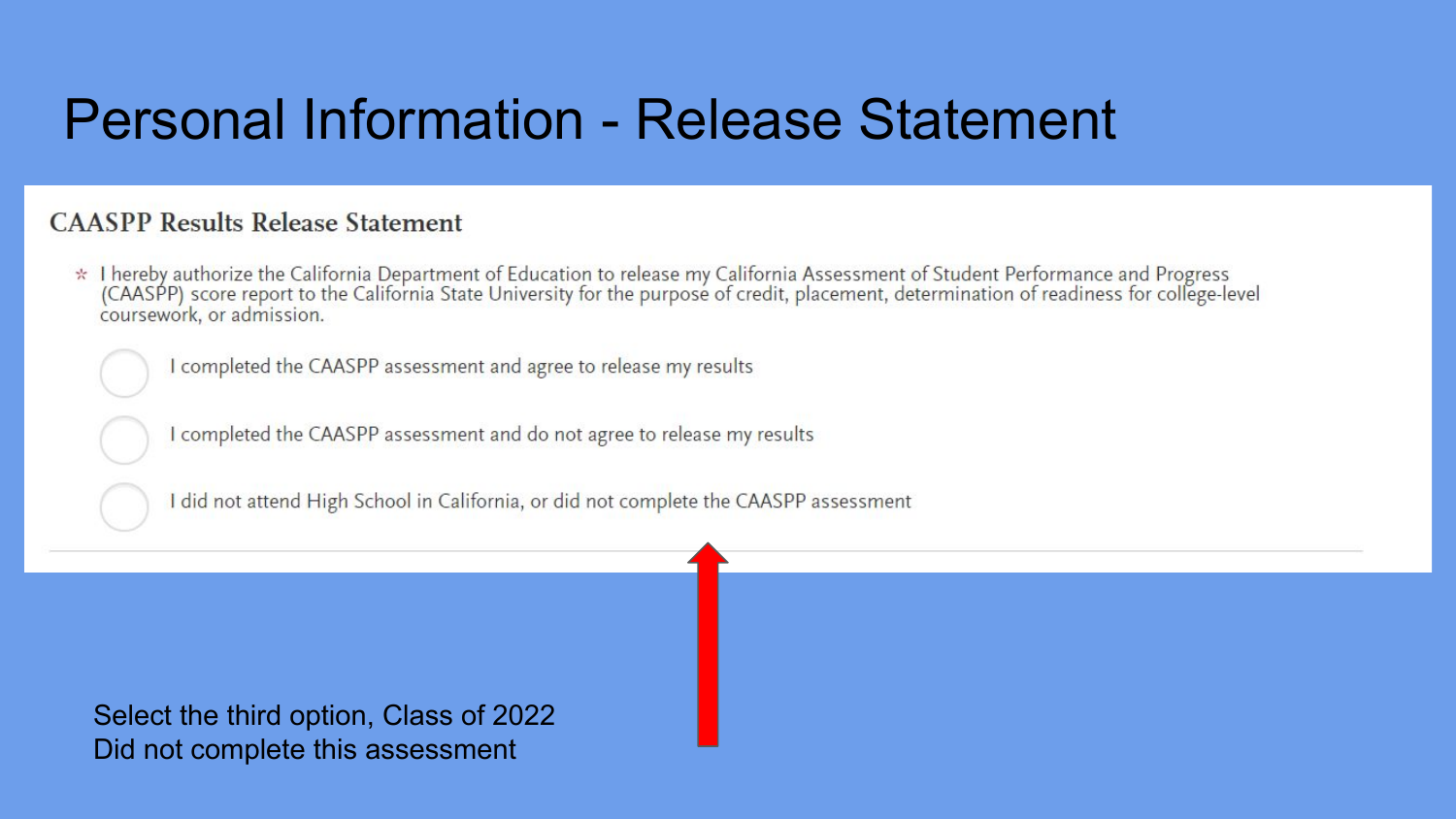# Personal Information - Statewide Student ID

## Listed on your transcript Top Left State ID

**District Name: Sequoia Union High Carlmont High School Official Transcript** Tel: (650)595-0210 Fax: (650)591-6067 1400 Alameda de las Pulgas, Belmont, CA 94002-3

| <b>Student Information</b>                                                                                                                           |                               |
|------------------------------------------------------------------------------------------------------------------------------------------------------|-------------------------------|
| <b>BAARRA</b><br><b>Student Number:</b><br><b>Birthdate:</b><br><b>State ID:</b><br><b>Guardian:</b><br><b>Diploma Type:</b><br><b>Diploma Date:</b> | Grade: 12<br><b>Gender: M</b> |
| <b>GPA Summary</b>                                                                                                                                   |                               |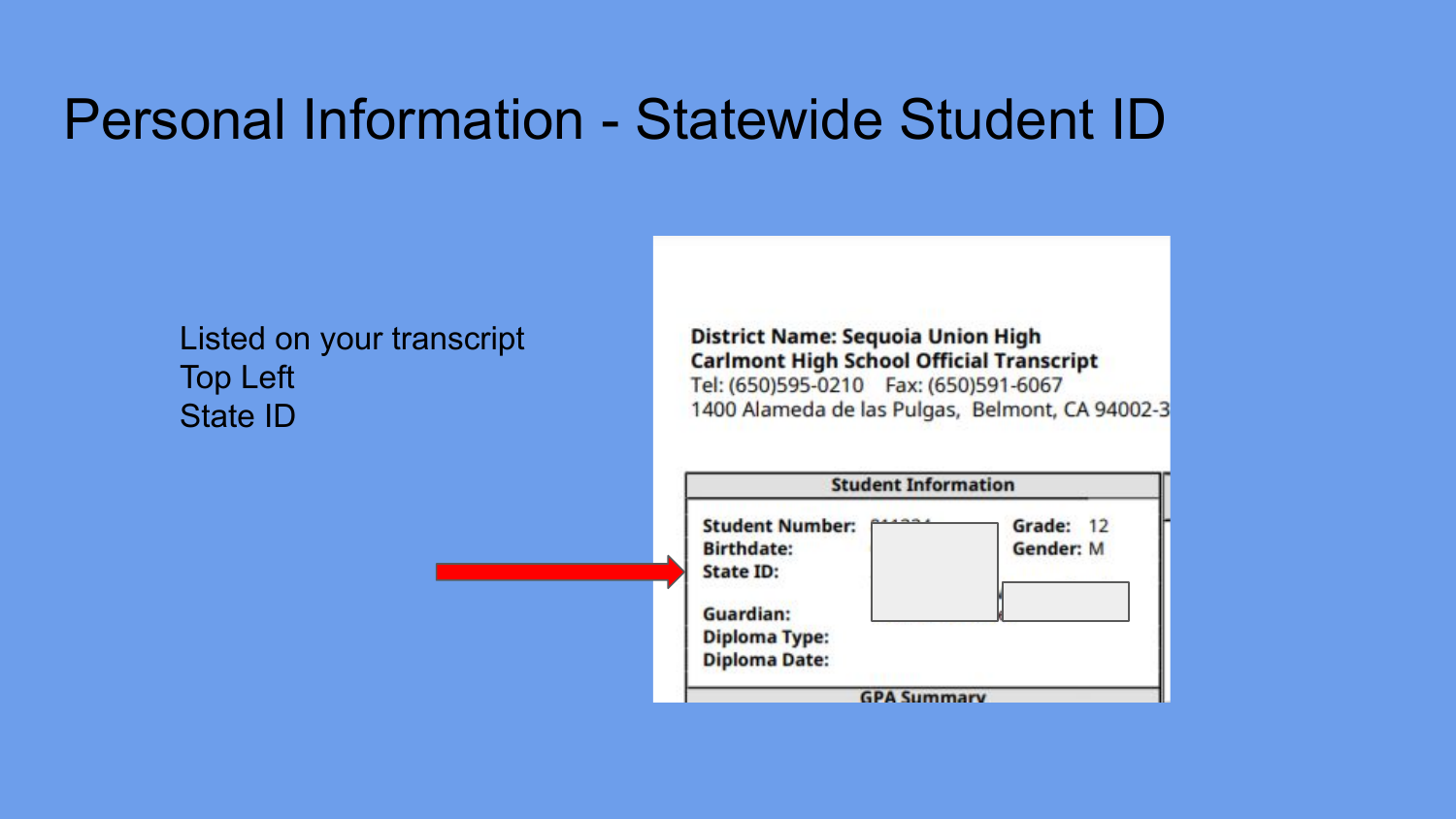## Academic History - High Schools Attended section

Majority of our classes are semesters with a few quarter classes.

Add Carlmont twice, once as a semester school and once as a quarter school.



| My High Schools                                    |                                        |   |  |
|----------------------------------------------------|----------------------------------------|---|--|
| <b>CARLMONT HIGH SCHOOL</b><br>Belmont, California | Aug 2018 - Jun 2022<br>Quarter System  | n |  |
| <b>CARLMONT HIGH SCHOOL</b><br>Belmont, California | Aug 2018 - Jun 2022<br>Semester System | û |  |
| Add High School                                    |                                        |   |  |

Add all high schools you have attended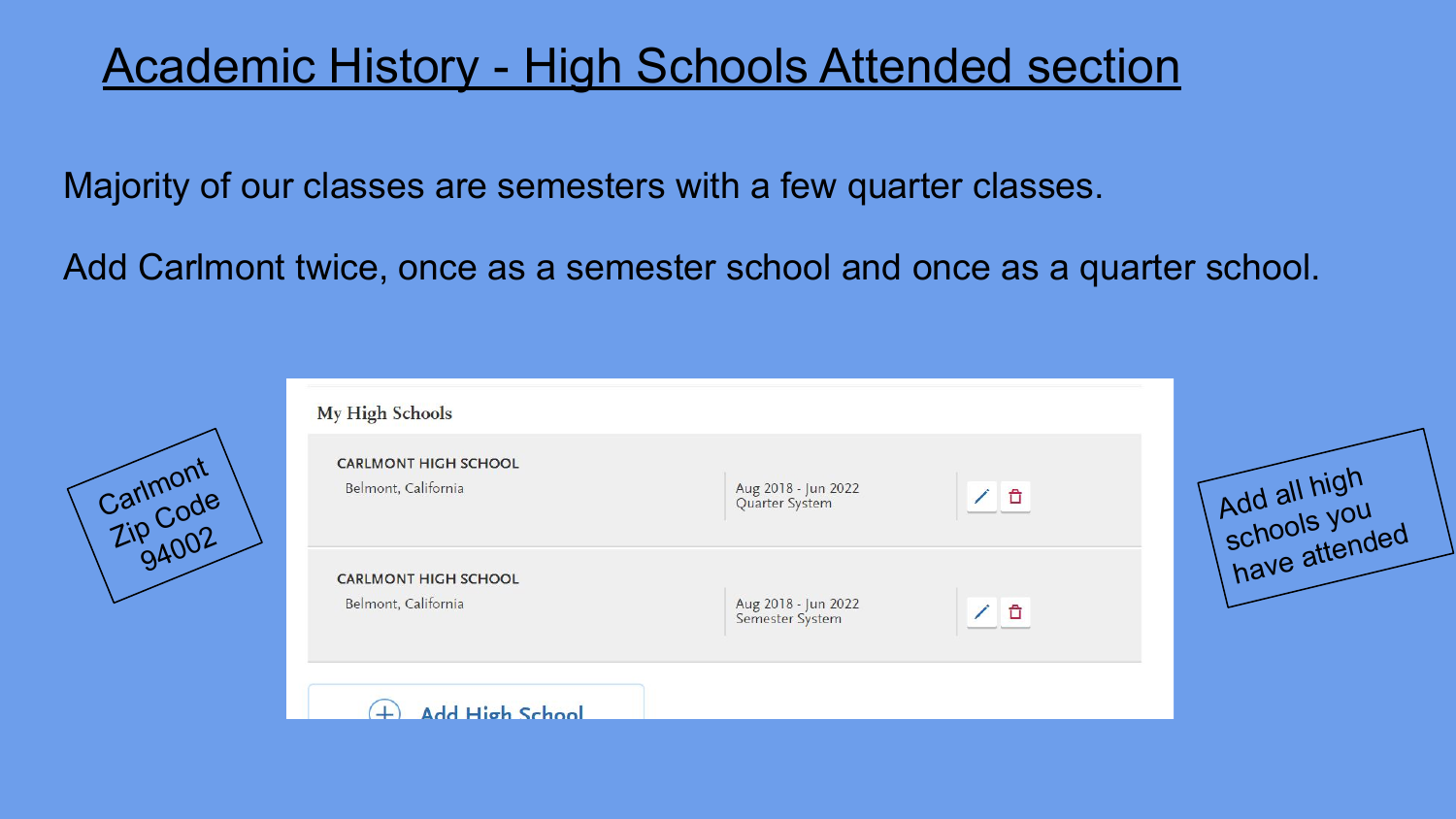- The courses that should be listed on this application has a suffix of P or HP on your transcript. Those course are considered A - G.
- Life Skills, Student Clerk, Support Classes, ELA I-II, and PE will not be entered on this application
- Quarter course are

World studies 1, PE-Intr.Dance-P and PE-Dance XL-P

| 2018-2019 Grade 10 Term 4                |      |          |     |  |
|------------------------------------------|------|----------|-----|--|
| 196890 AP Europe.Hist.-HP                |      | 5.0000 5 |     |  |
| 052285 AS English II-P                   |      |          |     |  |
| 174000 Chemistry-P                       | $A+$ | 5.0000   | -5  |  |
| 261010 Community Service                 | А    | 5.0000 5 |     |  |
| Leadership-P                             |      |          |     |  |
| 161710 PE-Dance XL-P                     | $A+$ | 2,5000   | 2.5 |  |
| 134210 Pre-Calculus-HP                   | A+   | 5.0000   | -5  |  |
| 076200 Spanish II-P                      | А    | 5.0000   | - 5 |  |
| Credit: 32.500 FPA: 4.308 U/W GPA: 4.000 |      |          |     |  |
|                                          |      |          |     |  |
|                                          |      |          |     |  |
|                                          |      |          |     |  |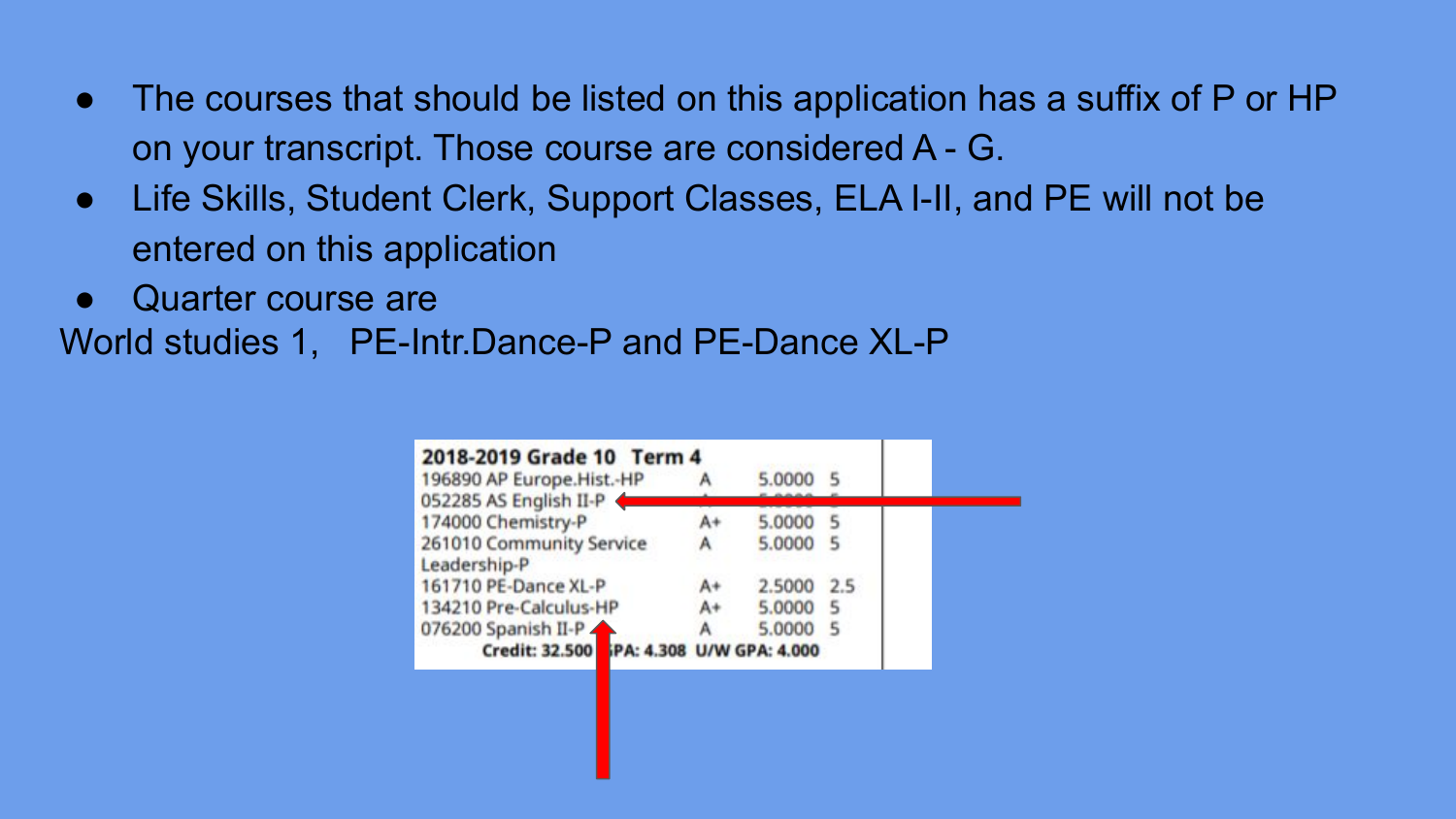## High School Coursework

- Report all the courses that have a suffix of P or HP on your transcript.
- All your courses will be available with pull down options.
- Dual Enrollment and Concurrent Enrollment will **NOT** be entered in the high school section.
- ACAD or LED or Apex choices are not to be used
- Cyber listing is for course taken through Cyber High, Phoenix and/or Edgenuity
- Use a capital i for the courses that use Roman Numerals after the course name (e.g. English I)
- College Prep courses (-P) is course type listed as None.
- 7th & 8th grade Math & World Language can be indicated if you started CHS in Geometry or Algebra II & World Language II - grades will not be entered - pass/fail only
- World Studies 1 is entered as a quarter course, World Studies II is entered as a semester course.
- PE-Intr.Dance-P and PE-Dance XL-P are entered as quarter course.
- Spring and Summer 2020 on the Carlmont transcript is indicated as pass/no pass
- If your course can not be located on the pull down use the A-G Course List <https://hs-articulation.ucop.edu/agcourselist> (this site will indicate Application listing and our transcript abbreviation.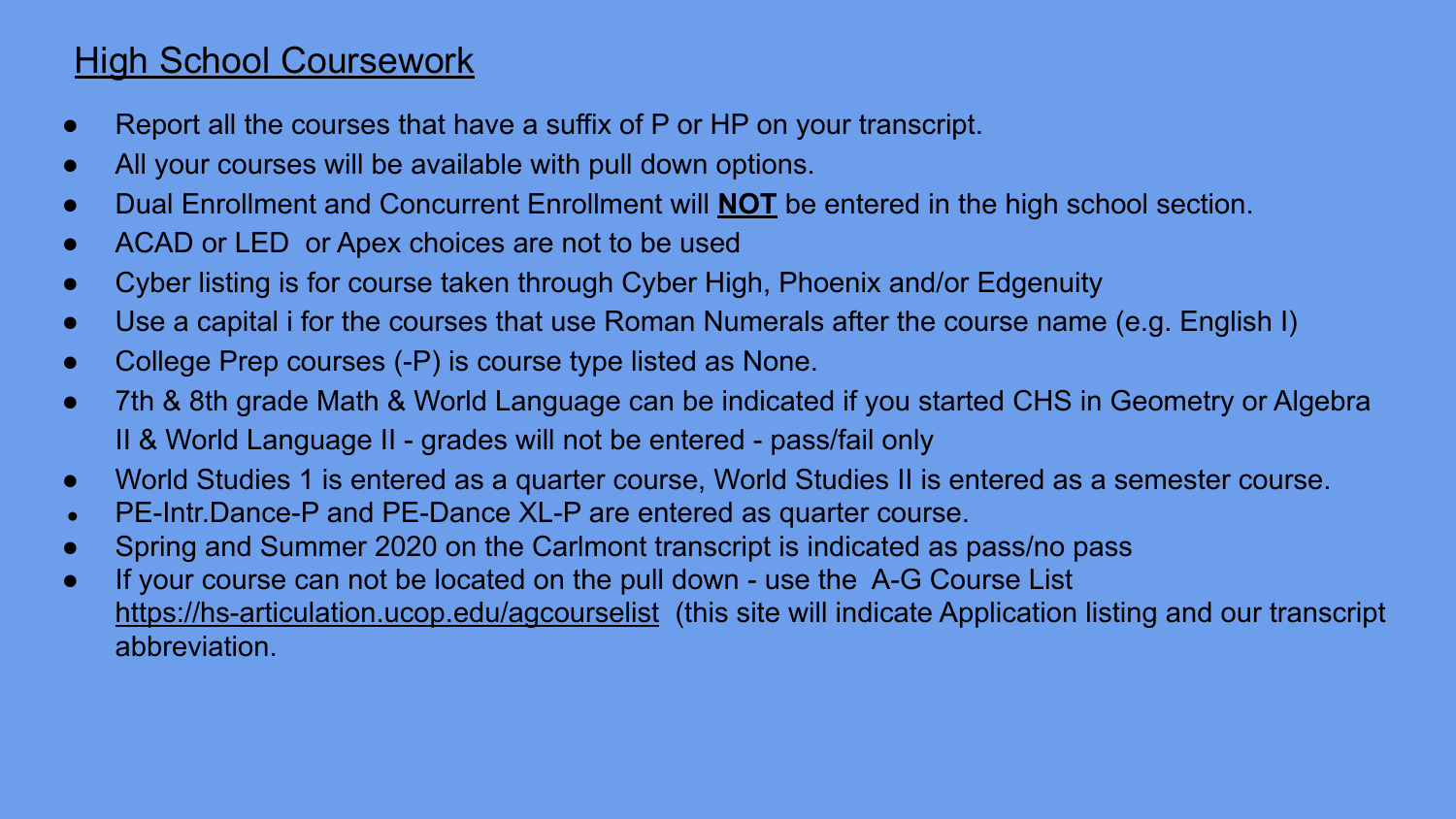### **A-G COURSE LIST**

Brought to you by

**UNIVERSITY** 

**CALIFORNIA** 

 $\overline{OP}$ 



### How to use <https://hs-articulation.ucop.edu/agcourselist> If your course is not listed on this application

#### **B** English 4 years required **@** AP English Language and Composition English Classroom-based AP English Literature and Composition English **El** Classroom-based **AP Seminar** English **Ⅲ** Classroom-based CSU Expository Reading and Writing English **田** Classroom-based

Example : locating English IV Ex Wrtg (ERWC) expand the choice to see if it matches your transcript

Use : CSU Expository Reading & Writing for Carlmont's English IV ERWC course

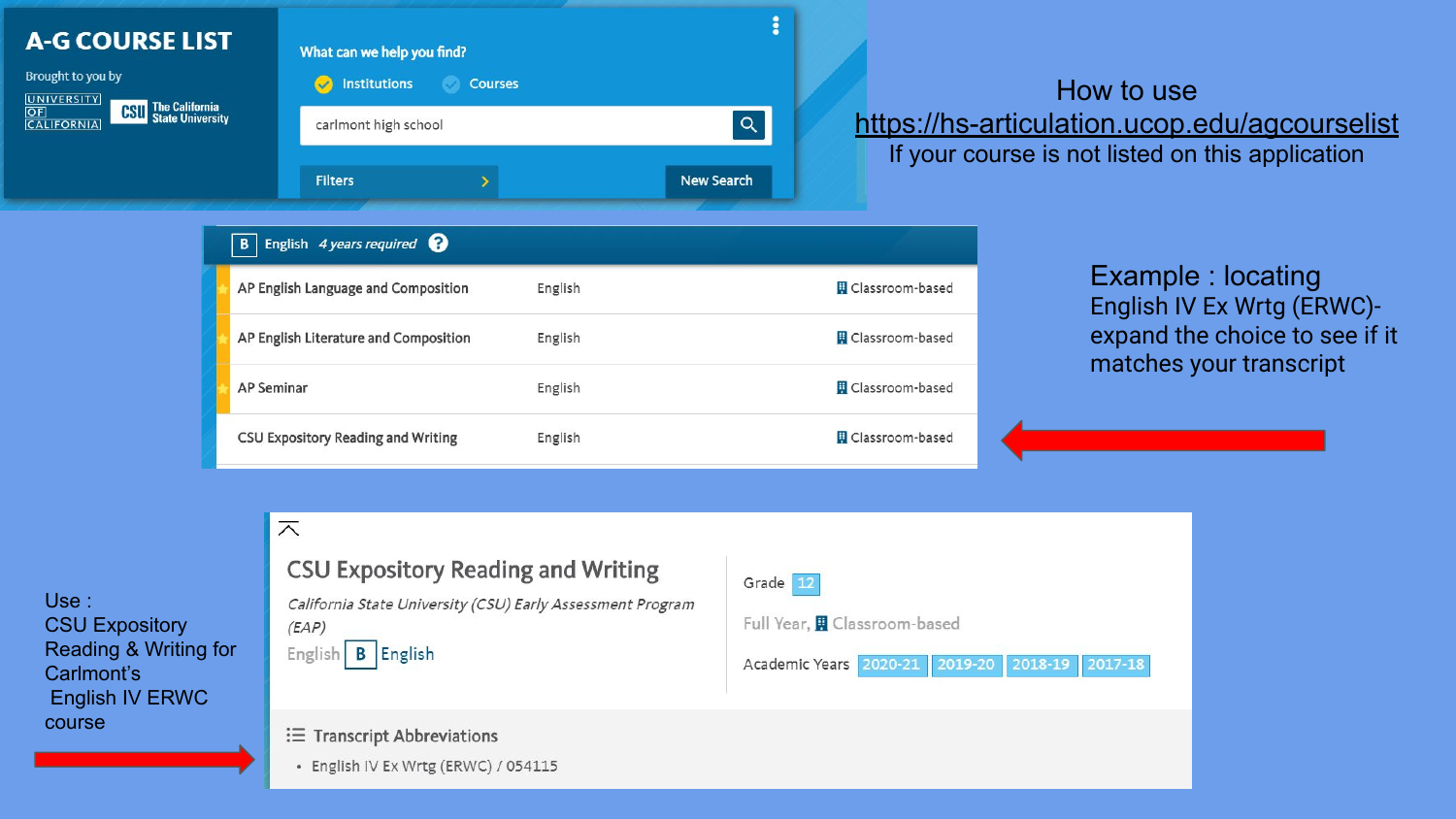# 7th and 8th grade courses

This example of a Spanish course from a middle school that offers quarter course. This would be entered if the student started Carlmont in Spanish II. The same would be if you started at Carlmont in a higher math.

| 7th Grade      |               | (Quarter) CARLMONT HIGH SCHOOL                |             |             | 2018-2019   | Î              | €              |   |
|----------------|---------------|-----------------------------------------------|-------------|-------------|-------------|----------------|----------------|---|
| * Course Title | * Course Type | * Quarter 1                                   | * Quarter 2 | * Quarter 3 | * Quarter 4 | <b>Actions</b> |                |   |
| Spanish I      | None          | Pass                                          | Pass        | Pass        | Pass        |                | Ô              |   |
|                |               |                                               |             |             |             |                |                |   |
|                |               |                                               |             |             |             |                |                |   |
| 8th Grade      |               |                                               |             |             | 2018-2019   |                |                |   |
| * Course Title | * Course Type | (Quarter) CARLMONT HIGH SCHOOL<br>* Quarter 1 | * Quarter 2 | * Quarter 3 | * Quarter 4 |                | <b>Actions</b> | Ô |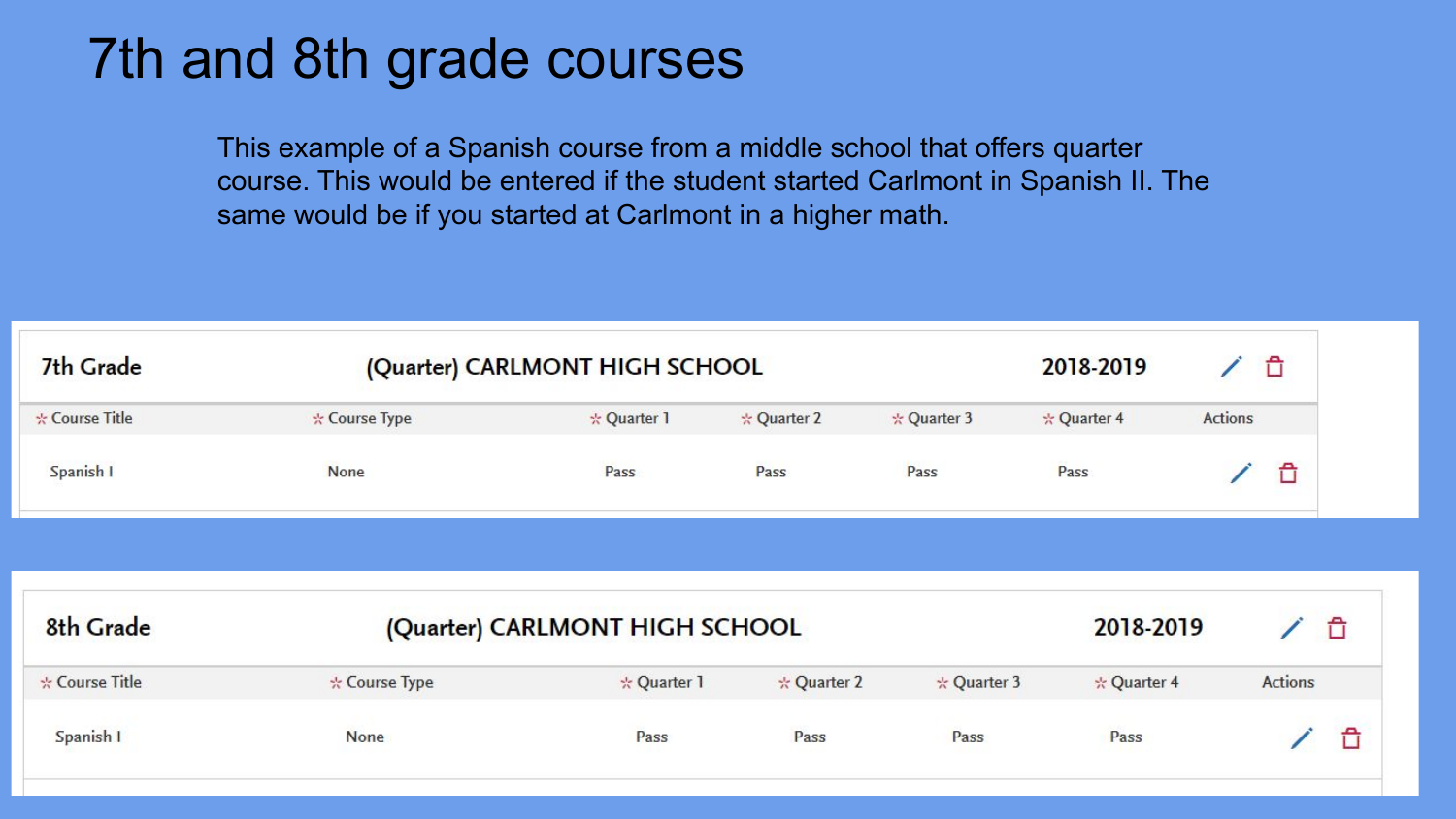## 9th grade World Studies 1 & 2

| 9th Grade           | (Quarter) CARLMONT HIGH SCHOOL            |                    |                    |                    | 2018-2019          | Ô              |
|---------------------|-------------------------------------------|--------------------|--------------------|--------------------|--------------------|----------------|
| * Course Title      | * Course Type                             | * Quarter 1        | * Quarter 2        | * Quarter 3        | ☆ Quarter 4        | <b>Actions</b> |
| World Studies 1-2   | None                                      | No Course          | $A+$               | No Course          | No Course          |                |
| Example: English 9A | <b>Select Course Type</b><br>$\checkmark$ | $Ex: A \quad \vee$ | $Ex: A \quad \vee$ | $Ex: A \quad \vee$ | $Ex: A \quad \vee$ |                |

| 9th Grade           | (Semester) CARLMONT HIGH SCHOOL |                       |                       | 2018-2019    |         |  |
|---------------------|---------------------------------|-----------------------|-----------------------|--------------|---------|--|
| * Course Title      | * Course Type                   | $\star$ Fall          | $\star$ Spring        |              | Actions |  |
| World Studies 1-2   | None                            | No Course             | $A+$                  |              |         |  |
| Example: English 9A | <b>Select Course Type</b>       | Ex: A<br>$\checkmark$ | Ex: A<br>$\checkmark$ | $\checkmark$ |         |  |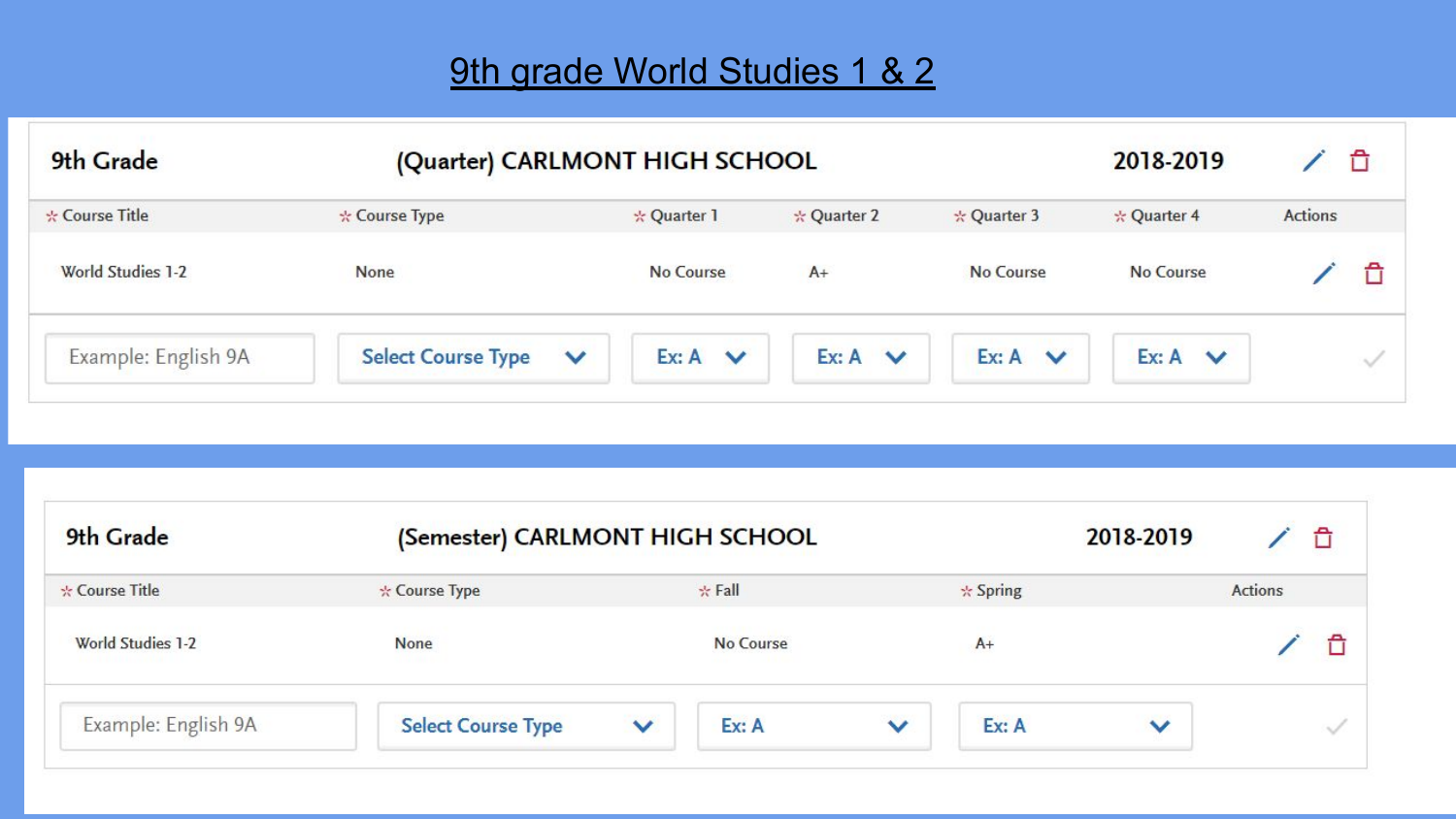# Example of three Seniors courses

| 12th Grade                 | (Semester) CARLMONT HIGH SCHOOL |                       | 2021-2022             | €              |
|----------------------------|---------------------------------|-----------------------|-----------------------|----------------|
| * Course Title             | * Course Type                   | $\star$ Fall          | $\star$ Spring        | <b>Actions</b> |
| <b>American Government</b> | <b>None</b>                     | In Progress           | No Course             | €              |
| Economics                  | <b>None</b>                     | No Course             | Planned               | €              |
| <b>AP Statistics (AP)</b>  | <b>Advanced Placement</b>       | In Progress           | Planned               | Ô              |
| Example: English 9A        | <b>Select Course Type</b>       | Ex: A<br>$\checkmark$ | Ex: A<br>$\checkmark$ | $\checkmark$   |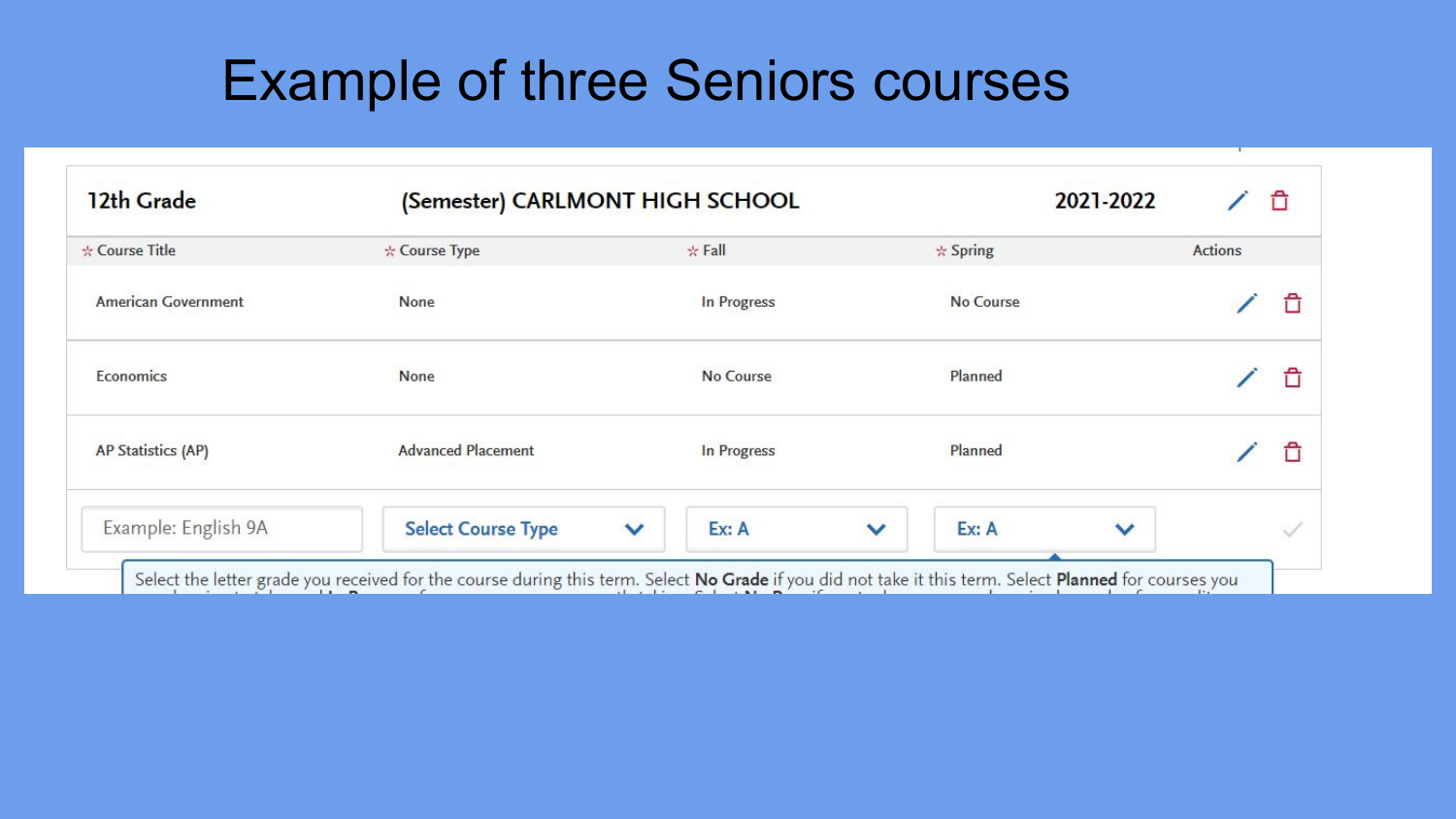## College Coursework

- If you took a Dual Enrollment and/or Concurrent Enrollment course add it here.
	- Dual Enrollment is when you take a course at Carlmont & receive college & high school credit
	- Concurrent Enrollment is taking a course at a community college.
- Report each college only once, even if you had gaps in the dates of attendance. So, if you attended a community college for two different summers, write in the community college once in this section and indicate the first and last semester taken.
- CSM, Canada and Skyline offer semester courses.
- Academic status will always be Freshmen.
- These courses should **NOT** be listed on High School Coursework section
- If you took a community college course Spring-Summer 2020 you are allowed to enter the grade that is indicated on your community college transcript.
- If you took two summer courses during different summers at a Community College indicate Summer 1 for the first summer and Summer 2 for the second summer.

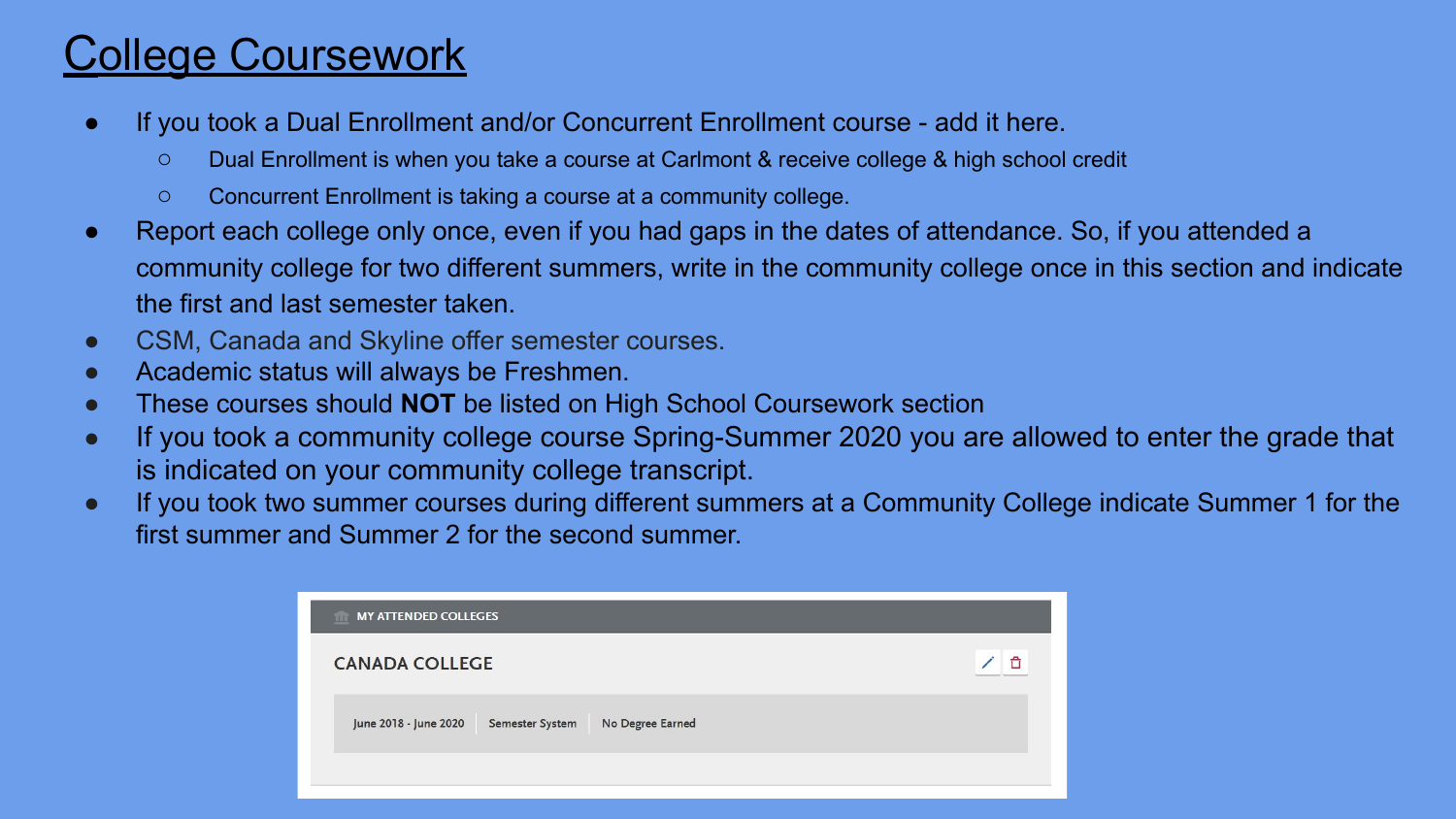# College Coursework (Dual enrollment CHS offers)

#### **CTE Biotechnolgy 1 and 2**

*Skyline credit will be awarded in the spring if both semesters are passed with an 80% or better.*  Skyline College BTEC400 Foundation for Biotech 2 units (second semester) *NOTE: it might auto fill as 3 units, correct it to state 2 units.*

#### **CTE Biotechnology 3 and 4**

*Skyline credits will be awarded in the spring if both semesters are passed with an 80% or better.*  Skyline College BTEC170 Principles of Applied Bioscience 3 units (second semester) BTEC171 LABORATORY PRINCIPLES OF APPLIED BIOSCIENCE 1 unit (second semester)

#### **Biomanufacturing Field work I/II**

Skyline College BTEC 480 Biotechnology Project I 1.5 units (first semester) BTEC 482 Biotechnology Project II 1.5 units (second semester)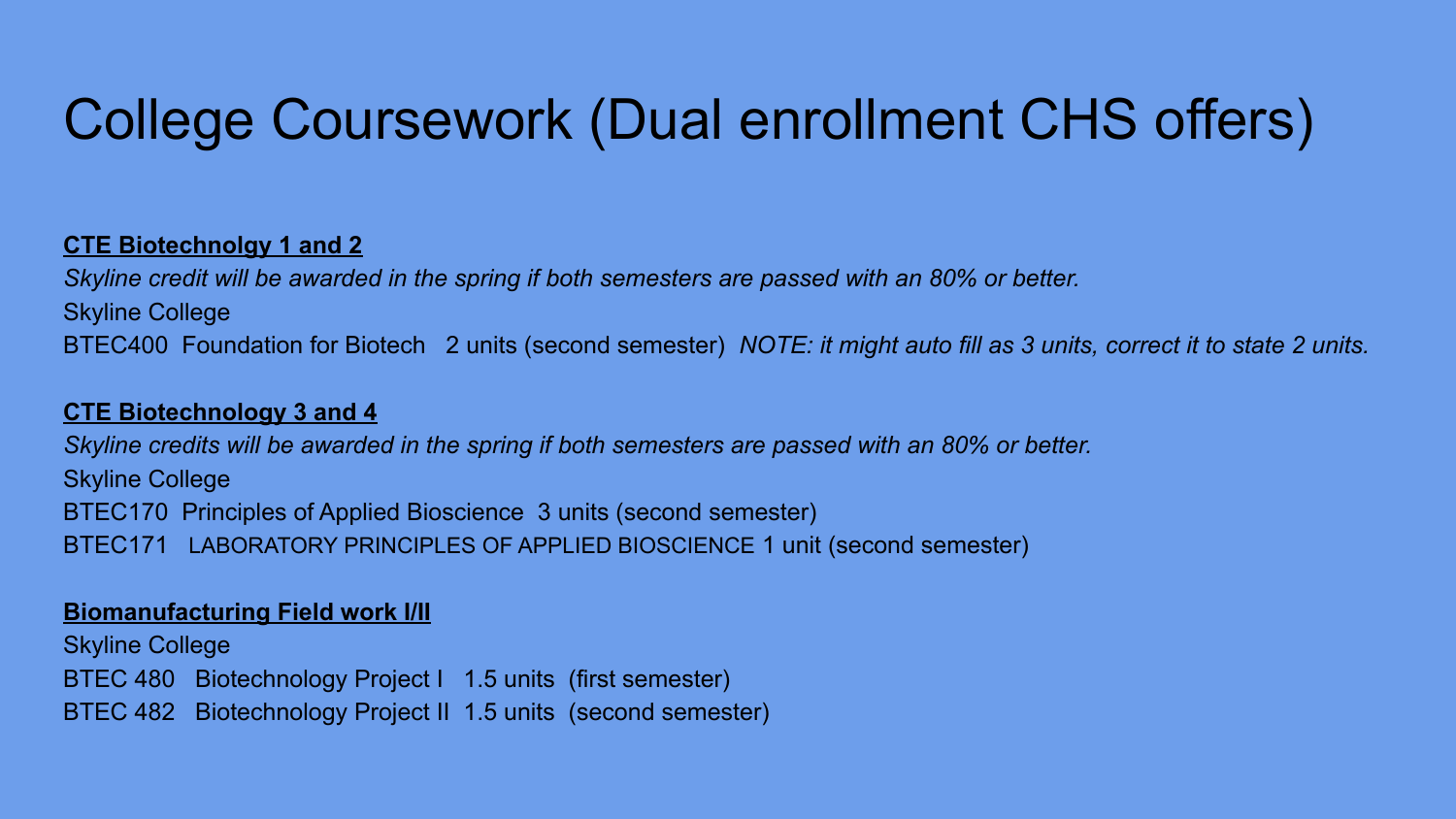Courses that are CSU approved are available as a pull down under Course Code

Example of Dual Enrollment - Biotech 3 & 4

| Spring 2021 Freshman |                                  |                 |                 |               |                  |                     |
|----------------------|----------------------------------|-----------------|-----------------|---------------|------------------|---------------------|
| <b>* COURSE CODE</b> | * COURSE TITLE                   | $\star$ SUBJECT | $\star$ CREDITS | $\star$ GRADE | <b>CAS GRADE</b> | <b>TRANSFERABLE</b> |
| <b>BTEC170</b>       | <b>Principles of Applied Bio</b> | Biotechnology   | 3.00            | $\mathbf{A}$  | $\overline{A}$   | $\checkmark$        |
| <b>BTEC171</b>       | Laboratory Principles of         | Biotechnology   | 1.00            | $\mathsf{A}$  | $\mathsf{A}$     | $\sqrt{}$           |

+ Add A Course + Add A Semester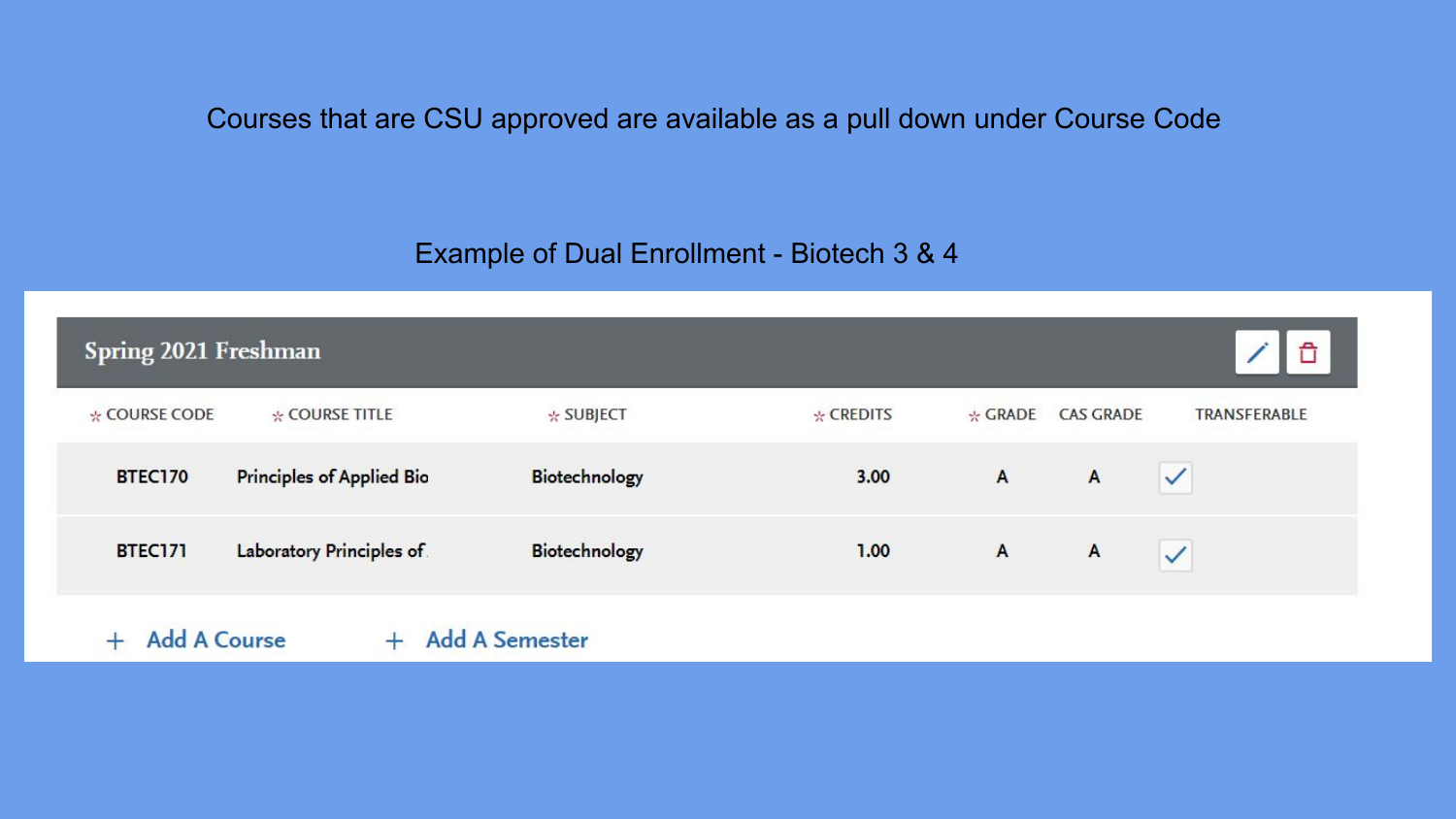## A - G Matching page



IMPORTANT: each of your listed courses need to be Matched with an A-G subject. The courses that are A-G are listed as -P or -HP on your transcript.

College courses and middle school course need to be matched also.

#### Click on Update A-G Courses

| $\checkmark$ | 12th Grade 2020-2021 CARLMONT HIGH SCHOOL |                       |              |         |
|--------------|-------------------------------------------|-----------------------|--------------|---------|
|              | <b>Course Title</b>                       | <b>Grades</b>         | <b>Years</b> | $A - G$ |
|              | AP Statistics (AP) (Advanced Placement)   | In Progress, Planned  |              |         |
|              | <b>American Government</b>                | In Progress, No Grade | 0.5          | A       |
|              | Economics                                 | No Grade, Planned     | 0.5          | G       |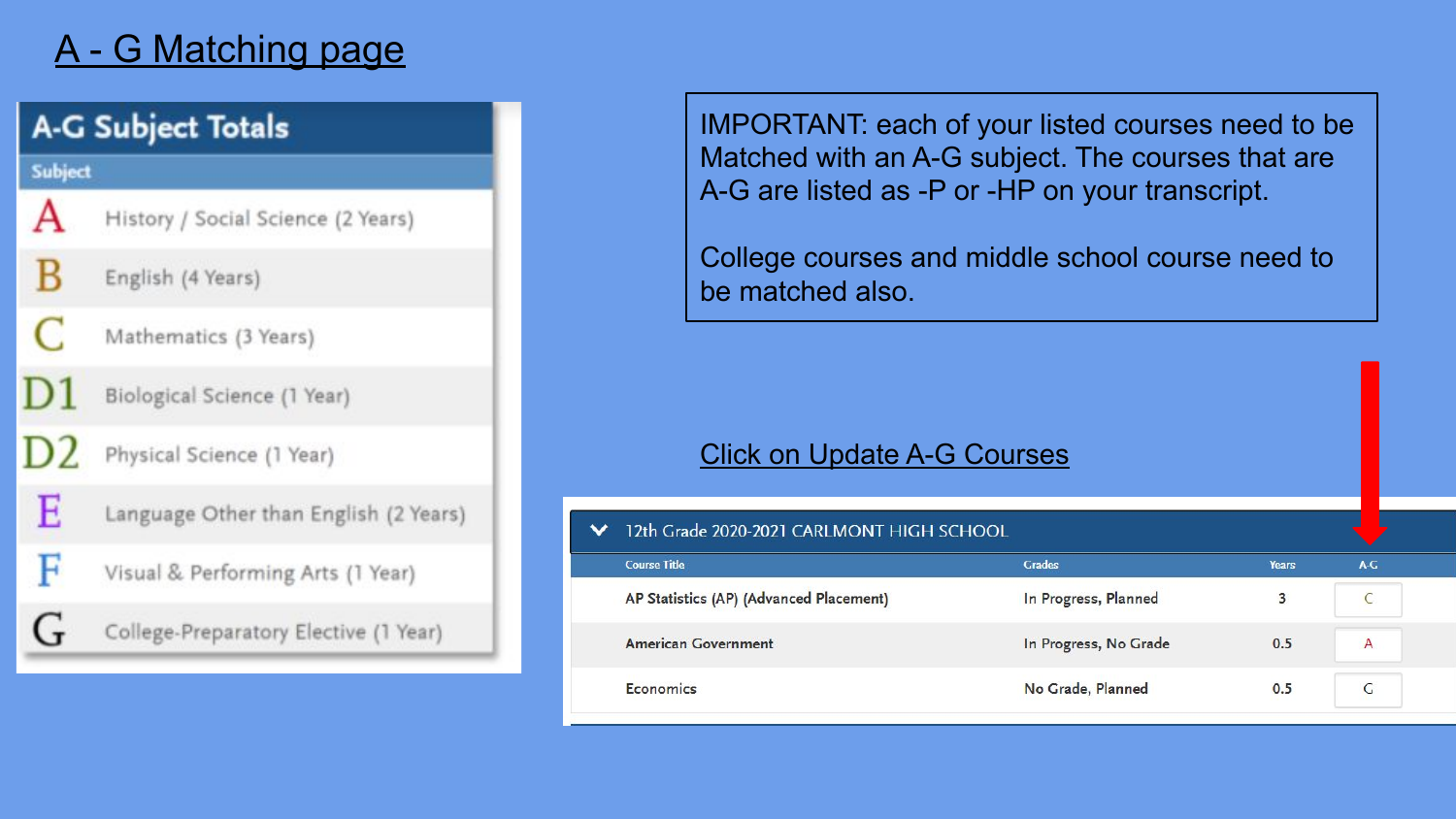## Academic History - Standardized Testing



**Freshman Applicants: ACT and SAT test scores will not be used for any admission purposes and applicants are not required to submit these scores.** If you took the ACT or SAT and already sent your scores to a CSU campus, you can add your information and College Board or ACT ID number below. If you have not sent your scores to a CSU campus, no further action is needed at this time. If you are accepted and you elect to submit your SAT and ACT scores, these results will only be used as one of the measures to place you in the proper mathematics and English courses.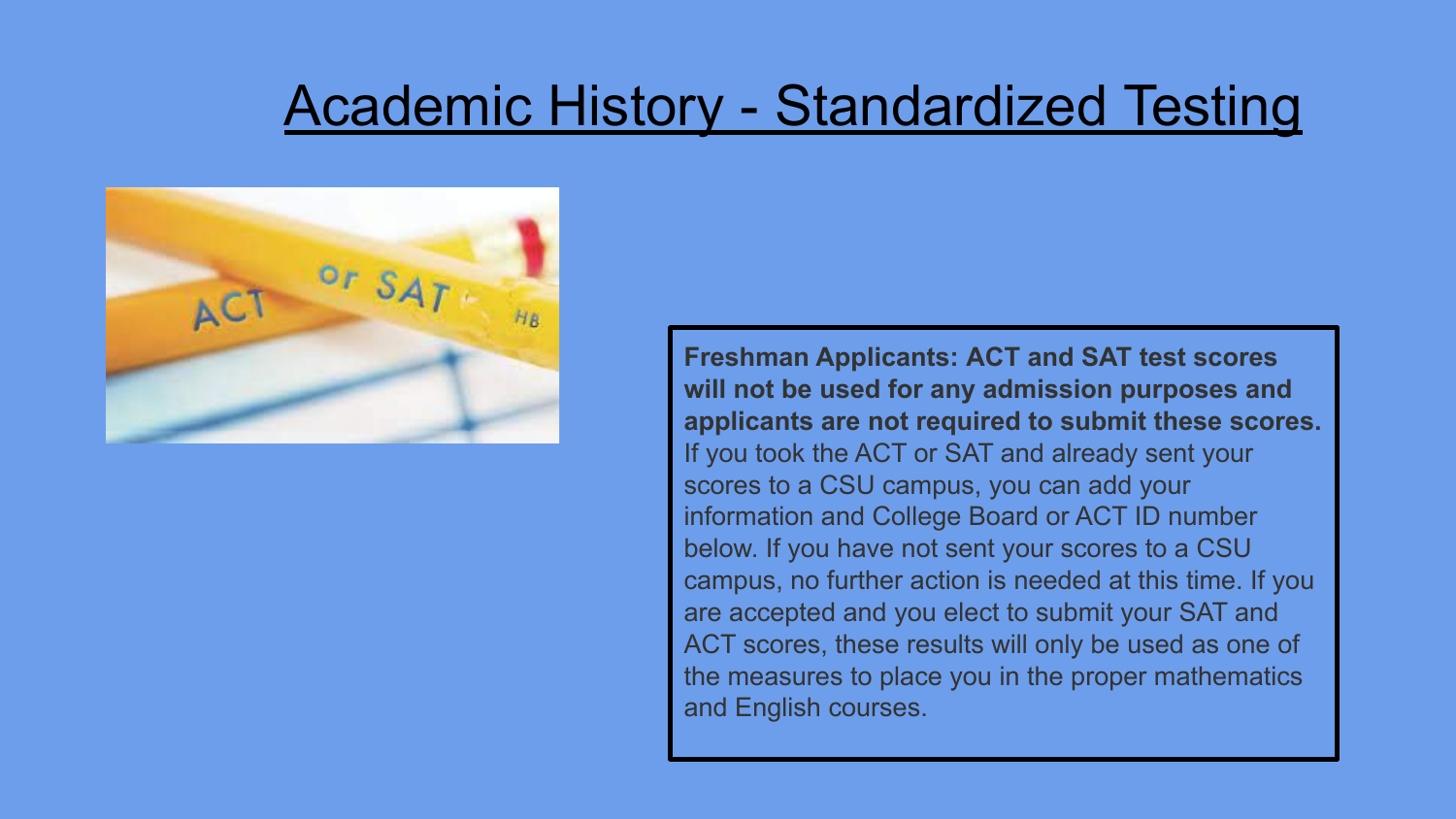# Academic History - Standardized Testing

## **AP (Advanced Placement)**

Add AP exams you took and/or plan to take.

This section is optional. Colleges like to see follow through in regards to taking the exam after completing the course.

|                                       | $\checkmark$ |            |  |
|---------------------------------------|--------------|------------|--|
| $*$ Have you already taken this exam? |              |            |  |
| No<br>Yes                             |              |            |  |
|                                       |              |            |  |
| <b>APID</b>                           |              |            |  |
|                                       |              |            |  |
| * AP Exam Date Taken                  | г            | MM/DD/YYYY |  |
| * AP Exam Score                       | $\checkmark$ |            |  |

\* Indicates required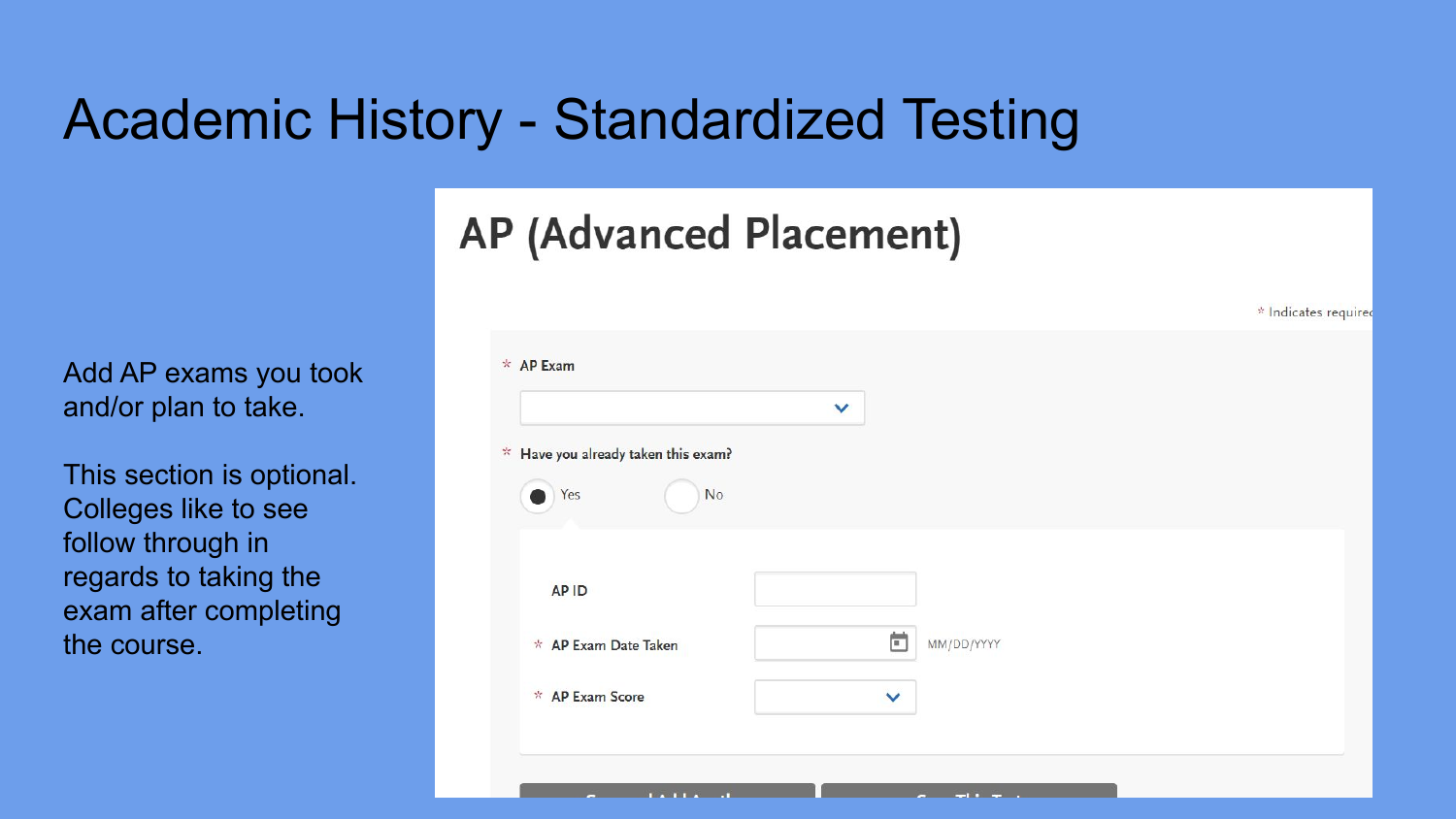## **Program Materials section**

\*Don't skip the Program Materials section. Even if it appears complete, be sure to click and read the Program Materials quadrant as there is usually important information about the program(s) you are applying to in this section. Some campuses will have a questions section.

## Selecting a Major and Alternate choice

 If you are choosing an impacted major, you might consider an non-impacted alternate choice on your application.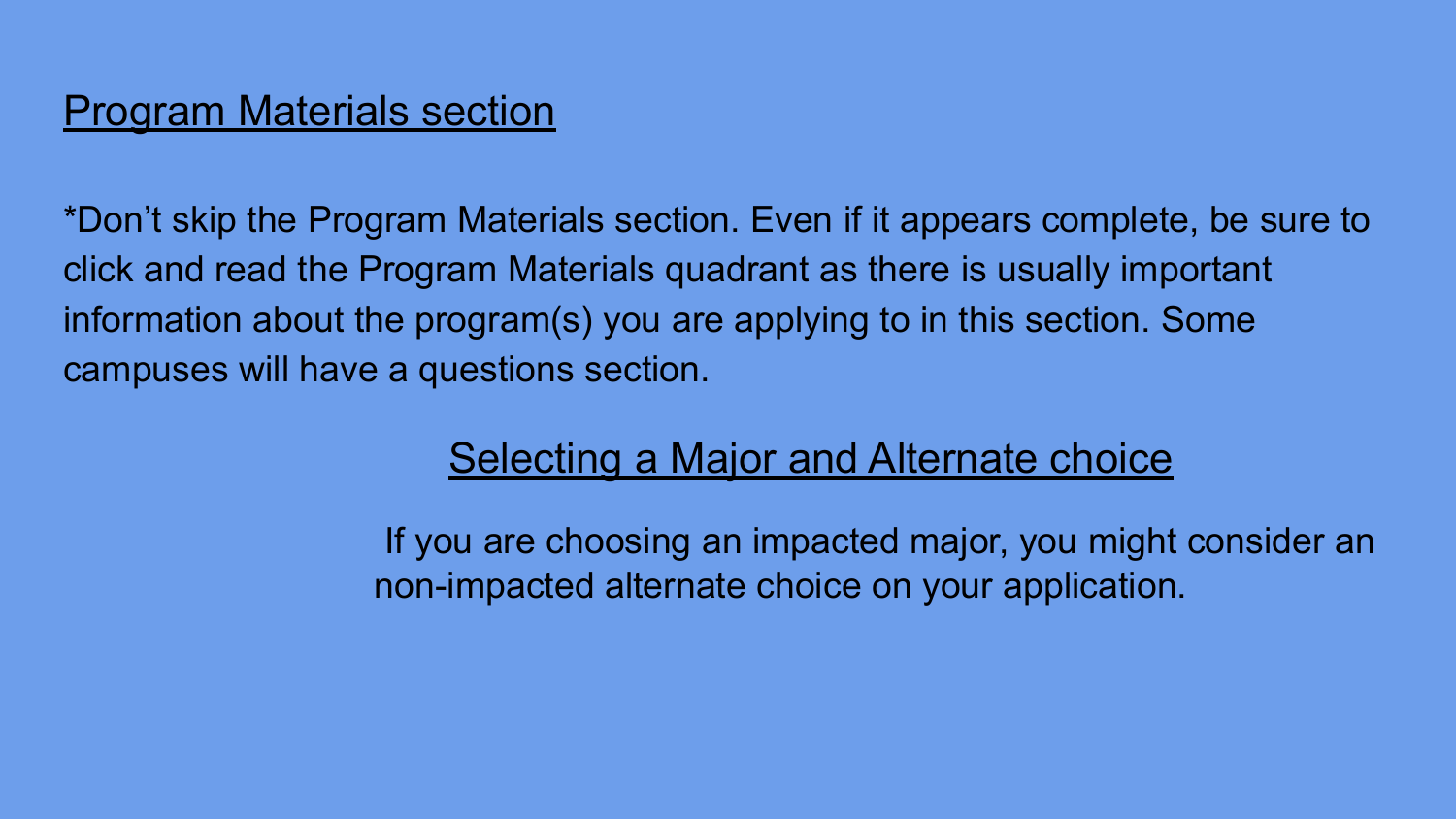Submit Application - If you have been approved for a waiver from the information you provided on the Personal Information quadrant of the application it will state waived.

| $-$ CAL STATE $-$                                              |                                                                        |                                                                                                                                                     | Nin<br>$\left  \right $<br>CAS |
|----------------------------------------------------------------|------------------------------------------------------------------------|-----------------------------------------------------------------------------------------------------------------------------------------------------|--------------------------------|
| <b>My Application</b>                                          | Add Program                                                            | Submit Application                                                                                                                                  | Che                            |
|                                                                |                                                                        | <b>Submit Application</b><br>Review your program selections here, check on status of individual program tasks, and pay for your program selections. |                                |
|                                                                | Once your application is submitted, no changes or refunds can be made. |                                                                                                                                                     |                                |
| <b>APPLICATIONS READY</b><br><b>FOR SUBMISSION</b><br>$\bf{0}$ | <b>TOTAL FEE(S)</b><br>\$70.00                                         |                                                                                                                                                     | Submit A                       |
| Sort By<br><b>Deadline</b>                                     | $\checkmark$                                                           |                                                                                                                                                     |                                |
| <b>Fullerton Undergraduate</b><br>Chemistry <sup>1</sup>       | Term: Fall<br>山口<br>Deadline 11/30/2021                                |                                                                                                                                                     |                                |